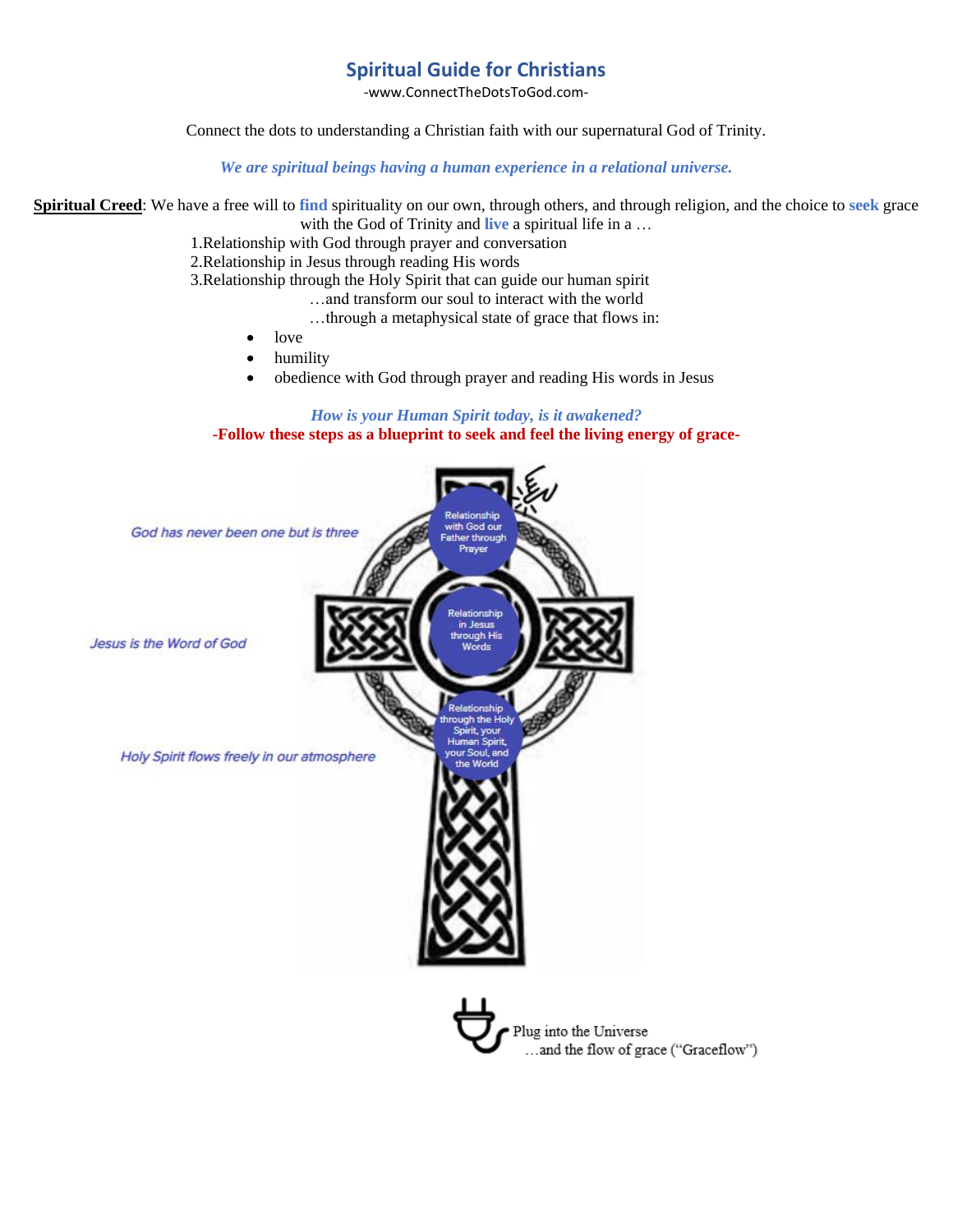# **-Relationship with God the Father through Prayer-**



At the core of our universe is a flow of energy, a relationship of three, a God of Trinity, our Creator. God made humans as physical (in flesh) to be in relation ship with each other, and metaphysical (in spirit) to be in relationship within yourself (human spirit and soul) and with Him.

Plug into the universe and walk with one foot in the physical world and the other foot in the spiritual world.

The Essay (titled "The Relationship") within this guide was written by an unknown author inspired after reading a powerful book entitled the Divine Dance. The message given is simple, God our Father wants a supernatural relationship with us to help us live a more spiritual life on Earth and to prepare our soul for celestial life in Heaven. Experience the metaphysical state of grace God had intended for each of us achieved through love, humility, and obedience with God through prayer and reading His words in Jesus.

## **Temporal (mind) versus Spiritual (heart)**

Many of us have gone through life making decisions led wholly by our temporal mind influenced by our will, emotion, and physical body, but as we build a relationship with God through conversation (e.g., prayer) and reading His words in Jesus a manifestation occurs as our human spirit unites with the Holy Spirit and our heart is tied to God's heart and we begin to lead our lives spiritually. Our soul is tied to our heart, and when we are in a state of grace, our heart and soul are transformed by the spirit, and when we surrender to God in faith to lead our life we are blessed to receive His graces. When you put God first before all other relationships, all other relationships will thrive.

## **-Talk to God our Father daily-**

## **Invoke the Holy Spirit**

One of the most critical messages in this guide is how to invoke the Holy Spirit and plug into the Universe. Say the following words at the onset of each prayer, visualizing energy forming around your head-and-heart (vertically) and shoulder-to-shoulder (horizontally):

## **"Dear God my Father, I pray to you in Jesus' name, through the Holy Spirit"**

Then **PAUSE**...the pause allows the Spirit of God to enter your body...you may not achieve this Presence your first few days of prayer if you're forming a new relationship with Him, but as you get closer to God in seeking grace, you will feel the change in consciousness through this act of faith as you achieve a state of grace. Then simply **PRAY** by conversation with love and humility in your heart. Be careful not to talk **AT** God and instead talk **WITH** Him allowing time to discern His will and guidance for you.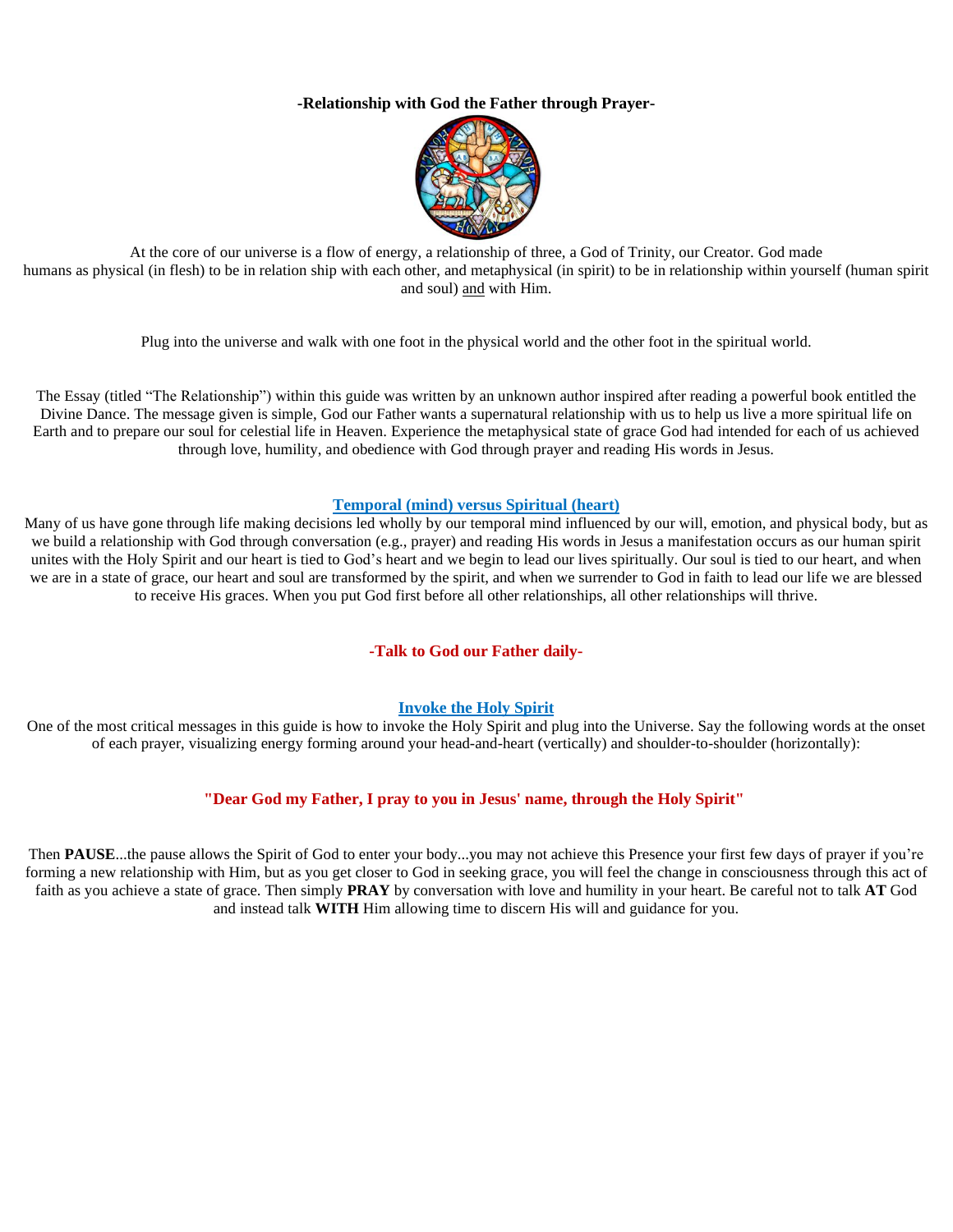# **-Relationship in Jesus through His Words-**



Jesus is the Word of God. Reading the words are critical because it both fortifies and transforms our spiritual heart (soul). This transformation is supernatural and subconscious, just be obedient and READ the Word of God in Jesus while seeking grace and your consciousness on EVERYTHING will change.

It is difficult having a relationship with God without knowing His thoughts through His words, and without it, our relationship with God would be a temporal and physical self-centeredness of our own worldly desires.

Jesus died for our sins, and a spiritual soul being in Jesus through a metaphysical state of grace at our death will reconcile us with God and bring salvation. Jesus is the heart of God, and God only having one heart would only have one Son, and so loved the world that He gave his one and only Son, that whoever believes in Him shall not perish but have eternal life.

We should focus on the New Testament readings of Jesus. The Old Testament scriptures were the foundation of Moral Law with over 300 prophecies about the coming Messiah's life, death, and victorious resurrection, but Romans 10:4 says, "Christ is the end of the law." You can read the Words of Jesus through a Bible (New Testament), or to really get to the Heart of God find a devotional book (as shown below) that only speak the Words that came directly from our Savior.



**-Meditate on these words daily-**

**Build your Foundation**

Take 3 minutes a day with the devotional in your hand, and (1) invoke the Holy Spirit and ASK the Father to allow the Words of the devotional to transform your heart and bring you in closer relationship with Him, and humbly be one in spirit with Him, (2) next say personal prayers that are close to your heart and sharing your hope but trusting that His will be done, then (3) read the Word of God in Jesus.

# **Grow in Grace**

Living a life filled with love and humility in our heart and towards others, and praying with God, and reading the Word of God in Jesus every day will allow us to find grace with God. To achieve a deeper relationship and grow further in grace you may attend a local church to worship and receive sacraments including Baptism, Reconciliation, Confirmation, Eucharist, Marriage, Holy Orders, and Anointing of the Sick.

Each of the Sacraments are means by which visible actions and physical matter communicate supernatural realities, and His grace to us, and allow us to participate in the divine life. When we find ourselves in Heaven, we will no longer need physical signs because we will actually be living in the supernatural reality of the Trinity. For now, while we are here, Jesus wants to give us a foretaste of what is to come. These Sacraments are literal opportunities to participate in the divine life–in our physical bodies–while we exist in this physical world on Earth until everything is fulfilled at the end.

It is also important to understand that the more we participate in the divine life while we're here, the more our intimacy and communion with Him deepens. The more our intimacy deepens, the more grace we receive. The more grace we receive and the closer we get to God, the less likely we are to sin. So, there is a direct connection between taking advantage of the gifts of the Sacraments and rooting out the tendency toward sin in our lives, helping us to prepare our hearts for Him.

**Our Father has a desire to transform our heart (soul) in His image**



There is a design to our God of Trinity (Mind, Heart, Spirit), a design of humans in His image (mind, heart, spirit), and an intended design in our relationship with Him grounded in love, humility and obedience through the Holy Spirit that was taught to us and reconciled in Jesus through His life, death, and spoken Words. Follow the foundation and framework defined in this blueprint ("design guide") to seek and receive His living flow of grace and transform your soul...it is supernatural and metaphysical and flows freely in our atmosphere.

To reconcile with God is to no longer be in a "temporal" relationship but a "spiritual" relationship with Him which is achieved by seeking and receiving His grace and experiencing an awakening when one in Spirit with Him. This transformation moves from "natural to supernatural" through God and "physical to metaphysical" in us.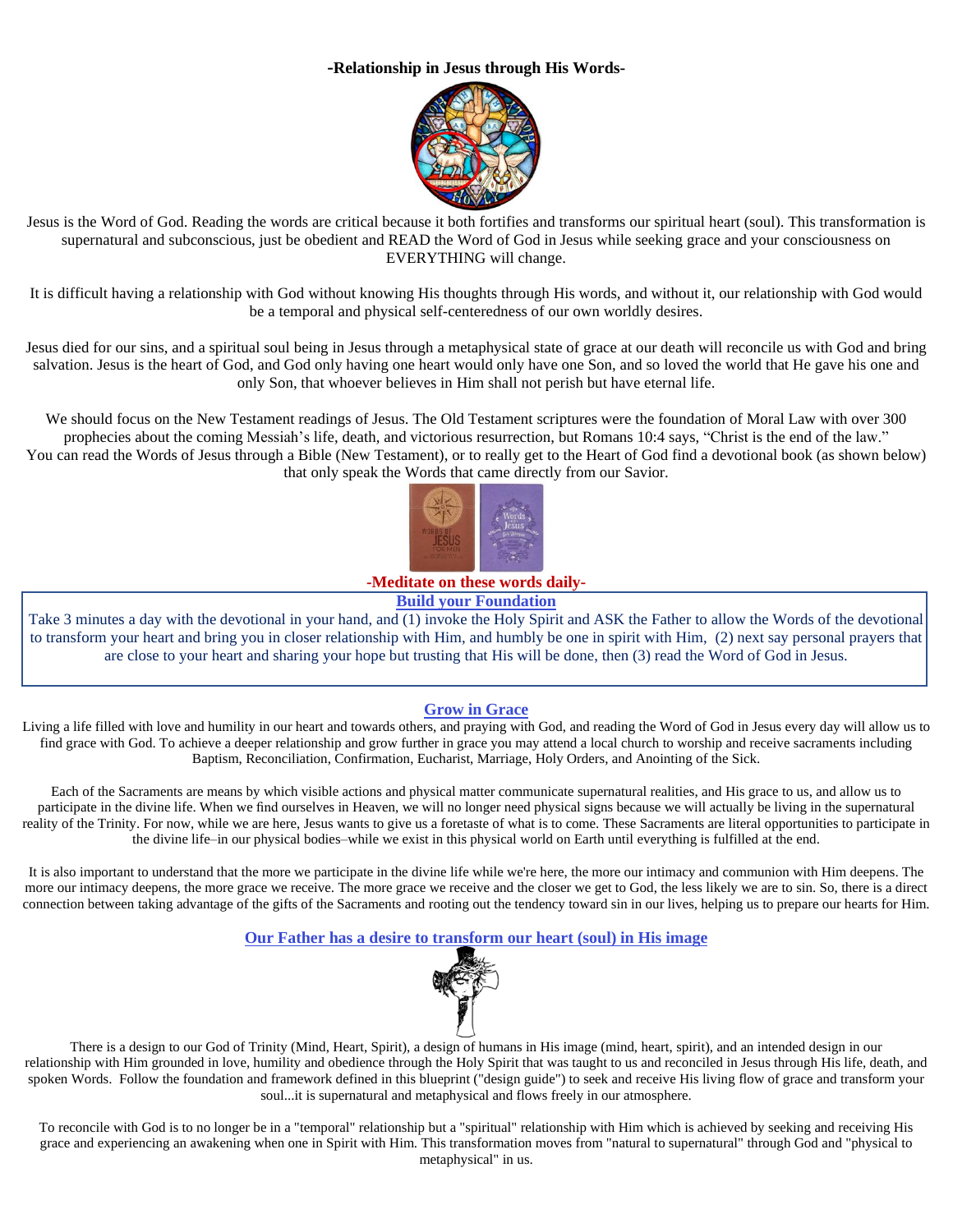# **-Relationship through the Holy Spirit, your Human Spirit, your Soul, and the World-**



Invoke the Holy Spirit as the conduit to your human spirit to transform your soul, as you pray with God, and read His words in Jesus, and guide you in interacting the world.

# **-Holy Spirit is the energy and relationship between God and Jesus-**

At birth, our human spirit is dead, and we live by the soul which is made up of our mind, will, and emotion, and tied to sinful things of this world. The Holy Spirit will not dwell in a human spirit tied to sin, so we must repent through a change of mind and heart and by seeking God's grace in love, humility, and obedience with God through prayer and reading His words in Jesus. We can then participant in the flow of the Trinity through the Holy Spirit, influencing our human spirit and enlightening our soul, and experiencing a unique relationship connection within yourself and then to others. Our human spirit is made up of intuition, communion, and conscience…when in God's grace we can tune our human spirit into these faculties guided by the Holy Spirit and allow this new relationship (awakening/rebirth) between the Holy Spirit and your human spirit, and transform our mind, will and emotion tied to the soul. You may use the attached Transforming Technique Document to help you on this journey.

The essence of the Trinity are relationships achieved through the flow of love (based on humility and obedience). You may think love is only an earthly characteristic, but the dynamics of love (through kindness) is metaphysical and must be at the core of our soul to allow energy to flow and enter into a state of grace and connect with God through spirit in this world and exist with God in the afterlife.

# -Plug into the Universe, and let your human spirit transform your earthly soul to a spiritual soul, through a flow of grace with our **God of Trinity-**



Telling your family and friends about the www.ConnectTheDotsToGod.com website is one way to spread the Word and find us on Facebook to extend your reach.